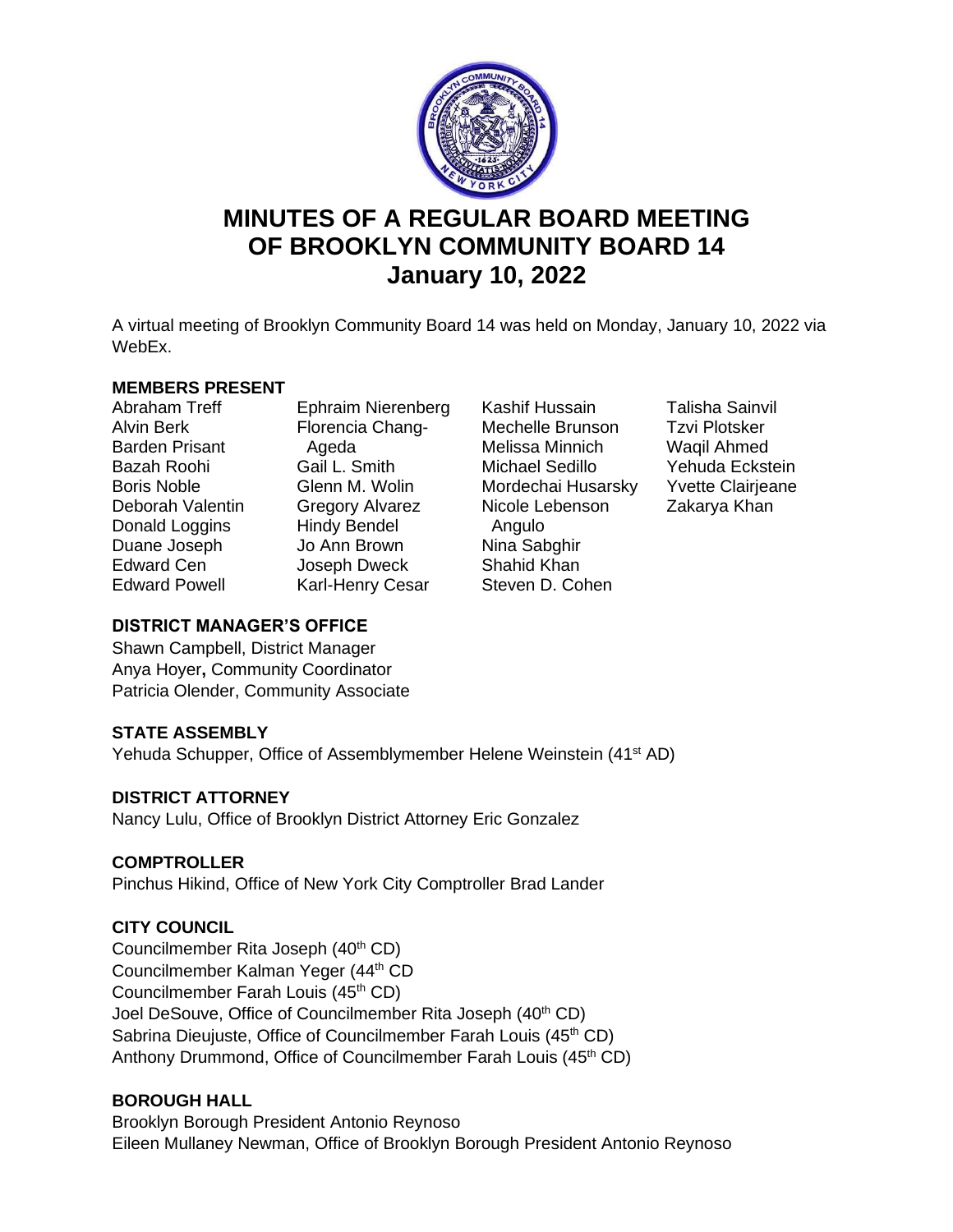## **I. CALL TO ORDER:**

Chair Jo Ann Brown called the January meeting to order at 7:02 PM. The Chair read the opening statement outlining the policies and procedures pertaining to Board meetings under the applicable statutes of New York State, the Charter of the City of New York, Executive Order 202.1, the Board's Bylaws and Robert's Rules of Order. Given citywide Covid-19 public gathering restrictions, the board met virtually on WebEx; attendance is based on WebEx attendance records. Quorum was confirmed.

## **II. MINUTES**

Minutes of the December 13, 2021 meeting were approved. Copies are on file at the CB14 District office and available on the CB14 website.

## **III. DISTRICT MANAGER REPORT –** *Shawn Campbell:*

The District Manager announced a time change for the January 20<sup>th</sup> Executive Committee meeting. She reported on a meeting with Fred Kreizman, the new Commissioner for Community Affairs for Mayor Adams' Office. Commissioner Kreizman committed to working with District Managers to set agendas and priorities. The District Manager also spoke about the orientation for new 70<sup>th</sup> Precinct NYPD recruits, hosted at the District Office. The DM also shared information about DSNY snow clearing operations. She announced the January 25<sup>th</sup> Hope NYC street homeless census and urged people to volunteer for this important project.

# **IV. CHAIR REPORT –** *Jo Ann Brown***:**

- A) Chair Brown greeted the Board and invited Councilmembers Farah Louis, Kalman Yeger, and Rita Joseph to address the Board. Councilmembers offered their greetings, noted the addition of new council members in the district, spoke of their office's work in support of the victims of the recent Bronx fire, and invited community members to stay in contact with their offices.
- B) The Chair reported on the public hearing held on Tuesday, January 4, 2022 regarding a special permit filed for 1206 East 21<sup>st</sup> Street (BSA# 2021-70-BZ).

## **On motion, duly made, it was: RESOLVED (28-0-1) to recommend that the application be approved without conditions.**

- C) The Chair reported that January's Borough Board Meeting was postponed by the Borough President's Office. The Chair will report out on both meetings at the February board meeting.
- D) The Chair announced the members of the 2022 CB14 Nominating Committee. The Committee will meet in February to select a slate of candidates for March elections (see addendum).
- E) The Chair proposed that the Board establish a Flatbush African Burial Ground Task Force in conjunction with the development of a proposed memorial at the corner of Church Avenue and Bedford Avenue in CD14. The board discussed the proposal.

## **On motion, duly made, it was:**

**RESOLVED (31-0-0) in favor of establishing the proposed task force made up of board members and community stakeholders.**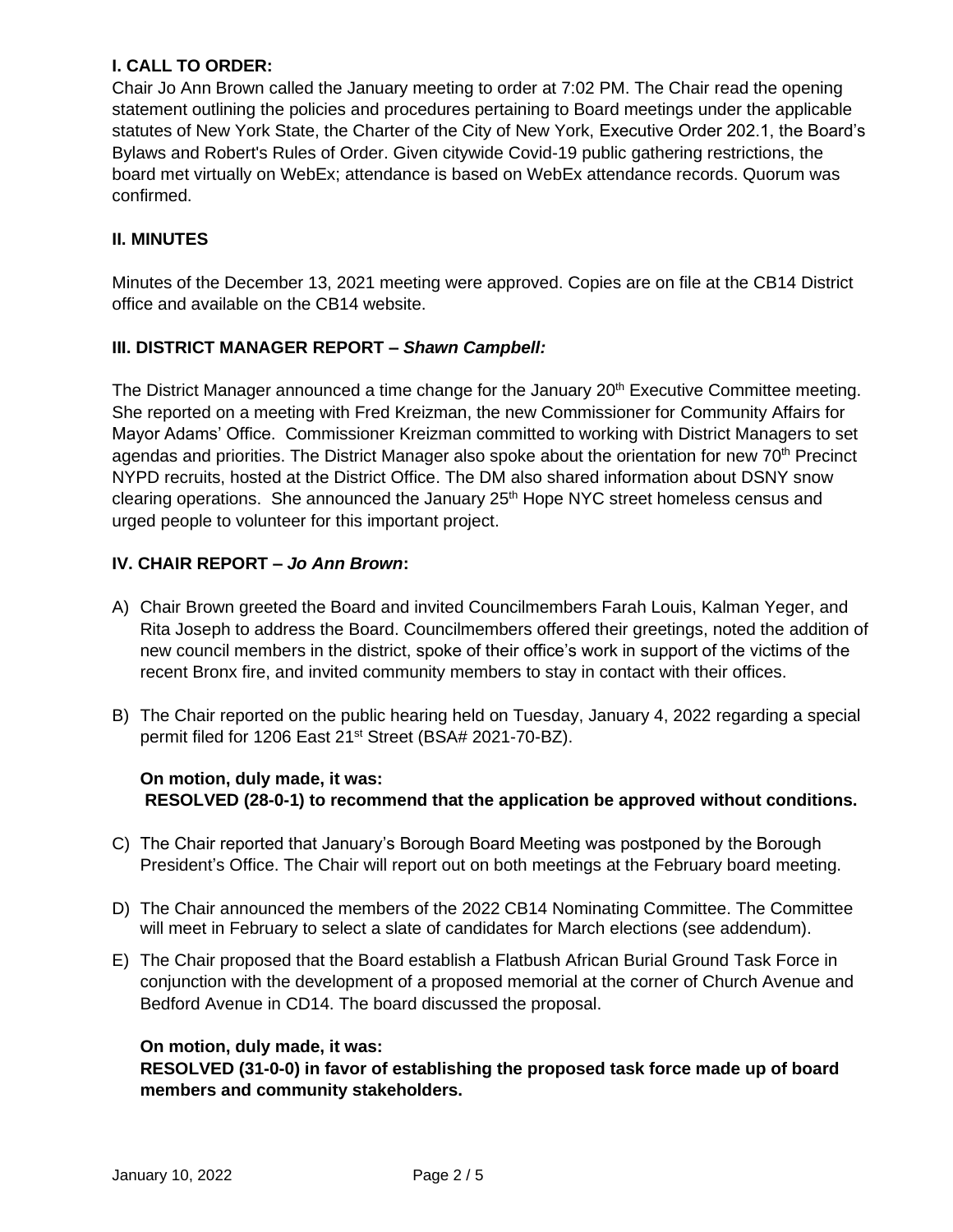## **V. TOPICAL COMMITTEES – REPORTS AND ITEMS:**

- A) **Education, Libraries and Cultural Affairs Committee – Co-Chair Karl-Henry Cesar** reported on the January 4, 2022 presentations by the Brooklyn Arts Council and the Kings Theatre, in addition to an update on the Flatbush African Burial Ground.
- B) **Transportation Committee –** no report
- C) **Public Safety Committee - Co-Chair Florencia Chang Ageda** reported on the December 21, 2021 committee meeting presentations by the Office of the Inspector General for the NYPD and the NYPD 70<sup>th</sup> Precinct's Executive Officer.
- D) **Youth Services Committee Co-Chairs Duane Joseph and Nicole Lebenson Angulo** wished all a happy new year and invited members to attend the next committee meeting. Chair Brown reminded the board that the Youth Leadership Council will meet on January 25, 2022.
- E) **Human Services Committee – Co-Chair Nina Sabghir** told the board to stay tuned for news about upcoming projects in the district.
- F) **Community Environment Committee Co-Chair Donald Loggins** reported that the committee is hoping a DEP and Parks Department Task Force will have updates soon on drainage and flooding conditions at the north end of the district. He reminded the community to drop off Christmas trees at local parks or set them out for DSNY collection to be mulched. Mr. Loggins also announced a recent grant to redesign the Vale of Cashmere in Prospect Park.

# **VI. AD-HOC COMMITTEES – REPORTS AND ITEMS:**

A) **Bylaws Revision Committee** – Chair Jo Ann Brown thanked the Committee for their service and announced the formal dissolvement of the ad-hoc committee after the adoption of the revised bylaws by the full board at the December 13, 2021 Board meeting.

## **VII. PUBLIC SESSION –** 8:05 PM

A) **Juliette Tarantino, WISE,** shared information about Working In Support of Education (WISE) civic engagement and college readiness programs throughout New York City.

Borough President Antonio Reynoso signed into the meeting during the public session and was invited to address the assembly. Borough President Reynoso greeted the board, shared information about his administration's four-year plan for Brooklyn. He noted that the application for board members was being updated in order to develop a more robust application process. He asked for patience and said the link would be up on the website soon and that the deadline would be extended accordingly. He took questions from board members.

The Chair returned to the agenda and the public session resumed.

B) **Alishia Goodridge, SUNY Downstate,** announced her new position at SUNY Downstate and wished participants a happy new year.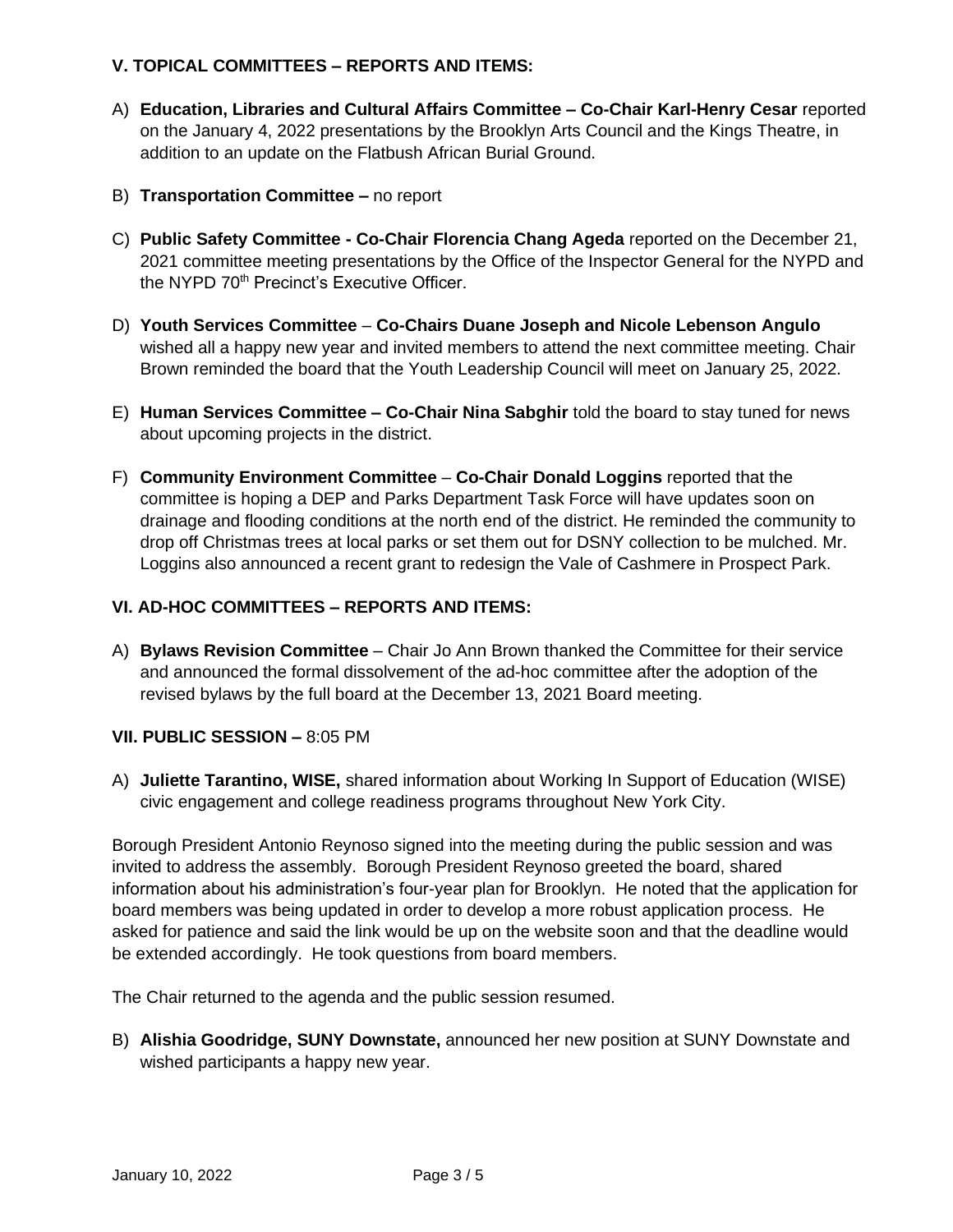C) **Stephen Beasley, New York-Presbyterian Brooklyn Methodist Hospital,** invited the community to attend an upcoming event at the hospital with the NYC Department for the Aging.

#### **VII. ADJOURNMENT - 8:32 P.M.**

There being no further business, the meeting was adjourned.